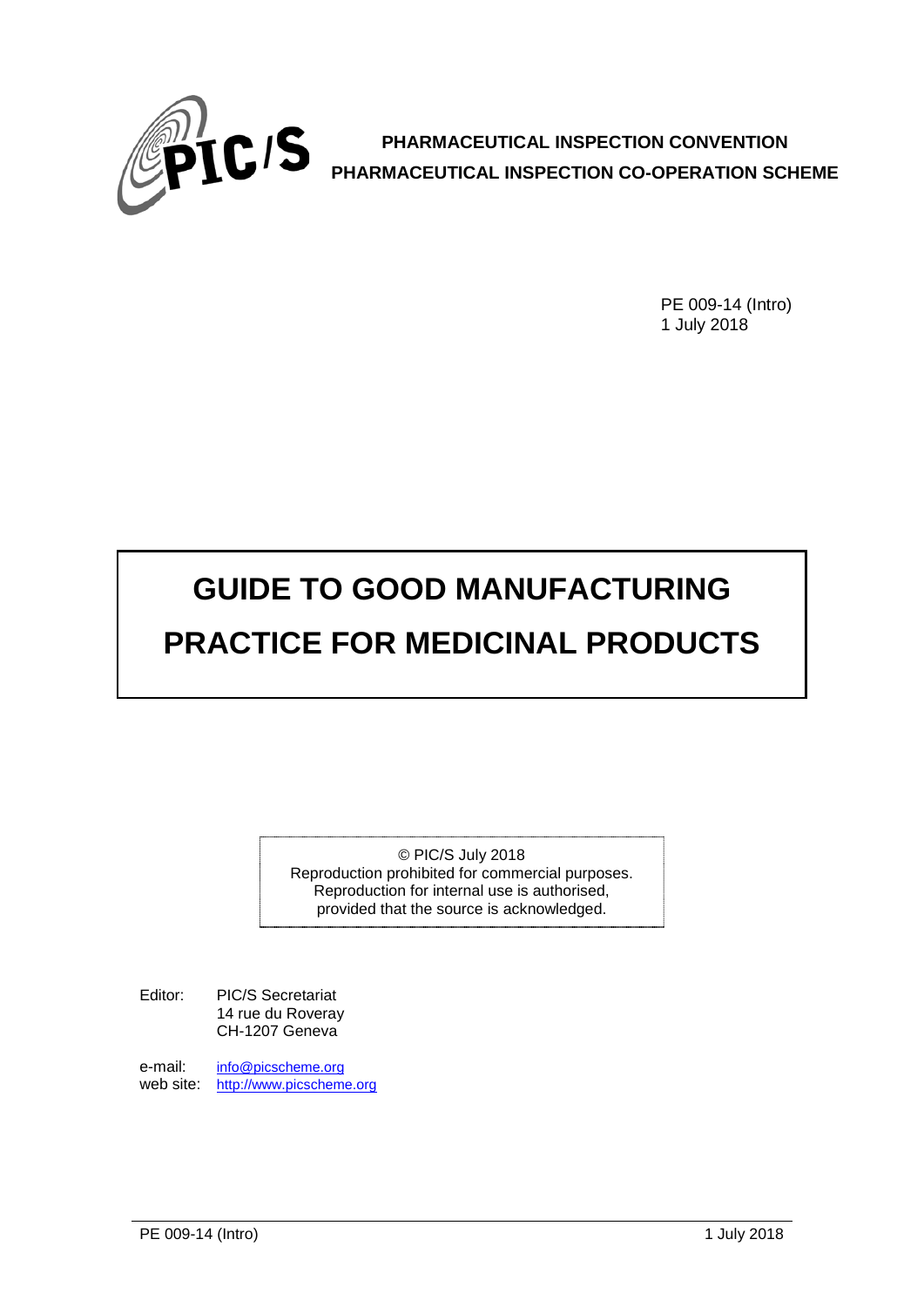### **INTRODUCTION**

#### **General**

In order to further facilitate the removal of barriers to trade in medicinal products, to promote uniformity in licensing decisions and to ensure the maintaining of high standards of quality assurance in the development, manufacture and control of medicinal products, the following Guide to Good Manufacturing Practice for Medicinal Products and its Annexes has been adopted.

The standards set out herein apply to medicines and similar products intended for human use. It is recommended, however, that the same kind of attention be given to the manufacture of veterinary products. Administrative measures of national health authorities should be directed towards the application of these standards in practice, and any new or amended national regulations for good manufacturing practice should at least meet their level. These standards are also intended to serve manufacturers as a basis for the elaboration of specific rules adapted to their individual needs.

It is recognised that there are acceptable methods, other than those described in this Guide, which are capable of achieving the principles of the Guide. This Guide is not intended to place any restraint upon the development of new concepts or new technologies, which have been validated and provide a level of Quality Assurance at least equivalent to those set out in this Guide.

The Guide is divided into two parts and a number of annexes which are common to both parts. Part I covers GMP principles for the manufacture of medicinal products. Part II covers GMP for active substances used as starting materials. The annexes provide detail on specific areas of activity. For some manufacturing processes, different annexes will apply simultaneously (e.g. annex on sterile preparations and on radiopharmaceuticals and/or on biological medicinal products). A glossary of some terms used in the Guide has been incorporated after the annexes. A specific glossary for APIs can be found at the end of Part II.

#### **History**

#### *Part I of the PIC/S GMP Guide*

Originally, the PIC/S GMP Guide ("PIC Basic Standards" of 1972) derives from the WHO GMP Guide and was further developed in order to comply with stringent manufacturing and health requirements in PIC/S countries, to cover new areas (e.g. biologicals, radiopharmaceuticals, etc.) and to adapt to scientific and industrial technology (e.g. biotech, parametric release etc.). The aim of such improvements was to ensure that high quality medicines were produced in line with the PIC Convention and then the PIC Scheme.

In 1989, the EU adopted its own GMP Guide, which – in terms of GMP requirements – was equivalent to the PIC/S GMP Guide. Since that time, the EU and the PIC/S GMP Guides have been developed in parallel and whenever a change has been made to one, the other has been amended so that both Guides are practically identical.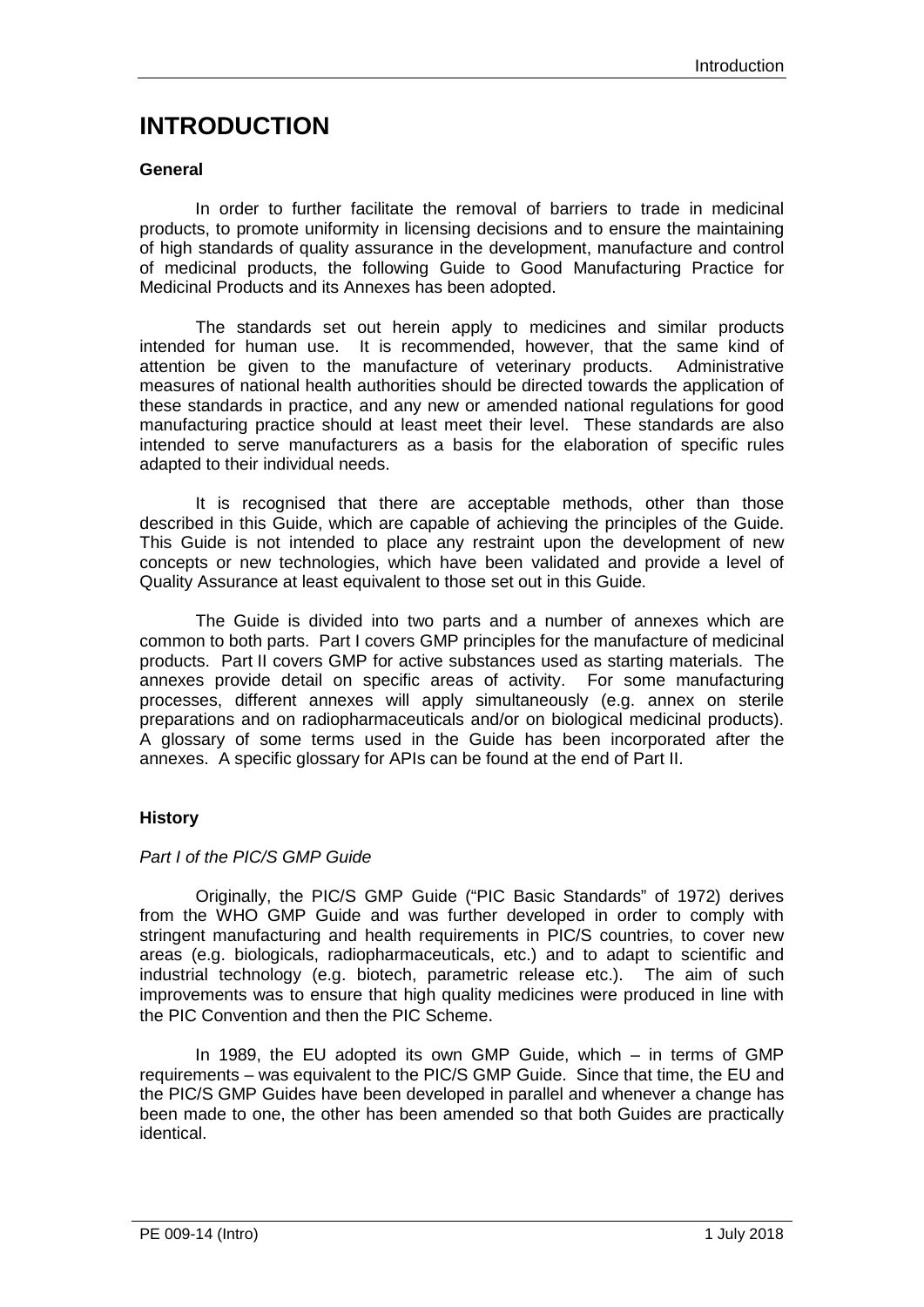There are, however, some differences between the two Guides. These differences are the following:

- the definition of Pharmaceutical Product (referred to as "Medicinal Product" in this Guide), which is found in Article 1 of the Pharmaceutical Inspection Convention, has been retained;
- $\triangleright$  references to the EU Directives, as well as to MRAs, have been deleted;
- $\triangleright$  the expression "authorised person" (see Glossary) is used in the PIC/S Guide while the expression "Qualified Person" is used in the EU Guide;
- $\triangleright$  since not all Participating Authorities under the PIC Scheme are parties to the European Pharmacopoeia Convention, the mention of "European Pharmacopoeia" in the Guide has been amended to read "European or other relevant Pharmacopoeia".

#### *Part II of the PIC/S GMP Guide*

On 22 May 2001, the PIC/S Committee adopted the "Good Manufacturing Practice Guide for Active Pharmaceutical Ingredients" (ICH Q7A) developed by the International Conference on Harmonisation of Technical Requirements for Registration of Pharmaceuticals for Human Use (ICH) as a stand-alone guide (PE 007). It is recalled that the first draft of this GMP Guide for APIs was elaborated by PIC/S, before it was transferred to ICH. At its Düsseldorf meeting on 29-30 May 2006, the PIC/S Committee decided to make it Part II of the current Guide.

## **ADOPTION AND ENTRY INTO FORCE**

| Adoption by the Committee of PE 009-14 | 17-18 April 2018 |
|----------------------------------------|------------------|
| Entry into force of PE 009-14          | 1 July 2018      |

## **REVISION HISTORY**

| <b>Date</b>      | <b>Version Number</b> | <b>Reasons for revision</b>                                                 |
|------------------|-----------------------|-----------------------------------------------------------------------------|
| 21 December 2000 | PH 1/97 (Rev.)        | <b>Revision of Annex 14</b><br>⋗                                            |
|                  |                       | Renumbering of all annexes<br>≻                                             |
|                  |                       | Change in the editor's address and<br>≻<br>insertion of copyright statement |
|                  |                       | Inclusion of revision history<br>⋗                                          |
| 10 August 2001   | PH 1/97 (Rev. 2)      | Amendment of para. 42 of Annex 1<br>⋗                                       |
|                  |                       | Revision of Annex 6<br>⋗                                                    |
|                  |                       | New Annex 15<br>⋗                                                           |
|                  |                       | New Annex 17                                                                |
|                  |                       | Amendment to the glossary                                                   |